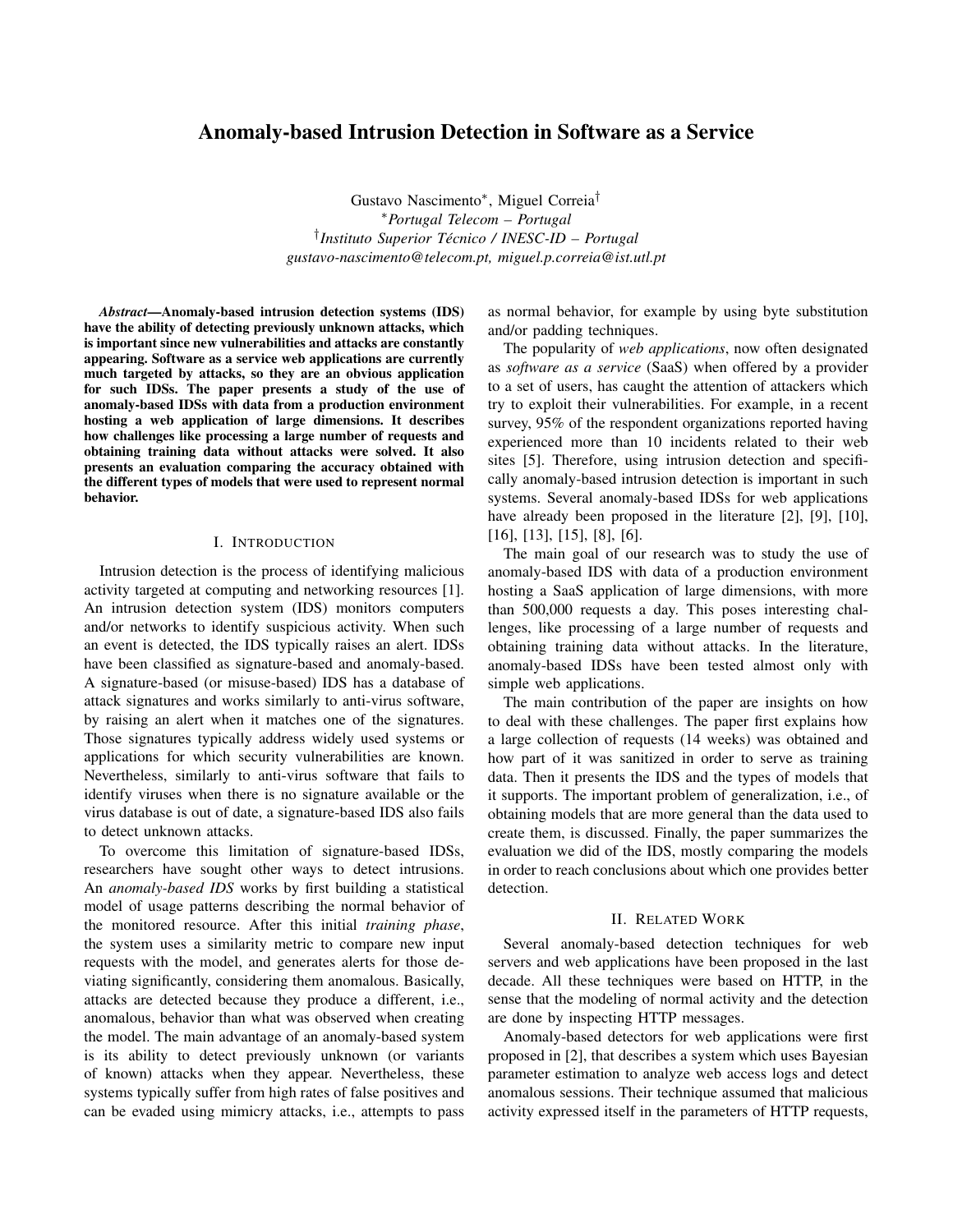essentially in the URL, which is also what is assumed by most work that followed in the area.

Kruegel et al. proposed a number of similar techniques [9], [10]. These techniques basically consisted of a combination of different detection models: attribute length, attribute character distribution, structural inference, token finding, attribute presence or absence, and attribute order. In this paper we use the models of [9] along with some others.

Wang and Stolfo [16] proposed a system that uses the Mahalanobis distance to detect anomalous requests in data sets with multiple attributes, scaling each variable based on its standard deviation and covariance and taking into account how the measured attributes change in relation to each other.

The approach by Robertson et al. [13] uses heuristics to infer the class of web-based attack. It attempts to address the limitations of anomaly-based intrusion detection systems by using both generalization and characterization techniques. By using generalization, a more abstract description of an anomaly can be created which enables one to group similar attacks. As for characterization, it is used to infer the class of attack that is associated with a group of anomalies.

Wang et al. [15], propose a content anomaly detector based in n-gram analysis, which uses bloom filters and offers resistance to mimicry and polymorphic attacks.

Ingham and Inoue presented a thorough study and comparison of existent anomaly detection methods for HTTP intrusion detection [7], [6]. They suggested two new grammarbased anomaly detection models, DFA and n-grams, described a framework for testing anomaly detection algorithms and presented their findings using data from four different web sites.

This paper uses several of the anomaly-based intrusion detection techniques previously proposed in [7], [6], [9], [16]. However, it aims to present an IDS for a real reasonably complex web application, so not only we implemented several of their techniques, but studied the problem of obtaining good training data and had to deal with several practical issues not considered in these previous works.

# III. OBTAINING THE TRAFFIC DATA SETS

The SaaS considered is a popular web application of one of the main Portuguese ISPs, with an average of more than 500,000 requests per day. This application allows users to insert and consult information and pictures about products they want to sell. Most requests are HTTP GETs. Our main restriction was to consider only HTTP GET requests, thus disregarding other requests (mostly POST) and all replies. Replies are not particularly useful for this kind of detection, while requests with POST and other methods accounted just for a very small percentage of the traffic.

# *A. Initial data extraction*

Our data sets were built from a series of network captures of HTTP requests made to this application during a period

of 14 weeks. To collect these requests, the web server traffic was port mirrored to a server where it was captured with *TShark*. This tool, a terminal-based version of *Wireshark* <sup>1</sup> , is a network packet analyzer that enables capturing packet data from a live network, or reading packets from a previously saved capture file, either printing a decoded form of those packets to the standard output or writing the packets to a file. Its native capture file format is the one used by *libpcap/tcpdump* <sup>2</sup> .

When we began this research, we did not use any particular filters with *TShark*. However, and due to the high volume of traffic, associated with the disk space limitations on our capture server, we soon realized that we needed to restrict what was being captured, as the early traces averaged about 8 GB with *bzip2* best compression (-9) per day, which meant around twice the size uncompressed, i.e., 16 GB of daily traffic.

We began by transforming the trace logs into the Common Log Format [11], the format typically used by web servers and used by several of the IDSs mentioned in Section II. For each request, the log entry contained the source IP, the method (GET), the resource requests, a timestamp and a few other data items less relevant for an IDS. Given that the captures obtained with TShark contained the complete requests, and since we deemed the header of the HTTP GET requests to be useful for intrusion detection, we decided to discard those logs and instead produce our data sets differently. These sets were created by using *snort* [14]. This program was not used as an IDS, but instead to reassemble the TCP streams and extract the application-level, i.e., the complete HTTP requests. This allowed our IDS to use the HTTP header lines to test for attacks not contained in the requested resource path. We decided to aggregate the output streams processed by *snort* into weekly data sets.

# *B. Unfiltered and filtered data sets*

We produced two different data sets. The first one contained all the requests resulting from the captures done with *TShark* after being processed by *snort* and parsed by custom scripts to remove incomplete requests. We did not verify this data set for attacks, so we refer it as the *unfiltered data set*.

The second data set – the *filtered data set* – contained much less data. First, it was obtained by selecting the five most accessed sub-applications of the original application and by applying filters to match only the requests directed at those applications. Second, it was filtered to remove attacks, so that it could serve as training data. We selected  $n = 4$ different weeks of traffic, each one from a different month, and generated four data slots  $Slot[0..n - 1]$  to which we applied the algorithm of Figure 1 in order to obtain sanitized data. The slot sets were passed to the sanitization algorithm in order to remove attacks, until the number of detected

<sup>1</sup>www.wireshark.org

<sup>2</sup>www.tcpdump.org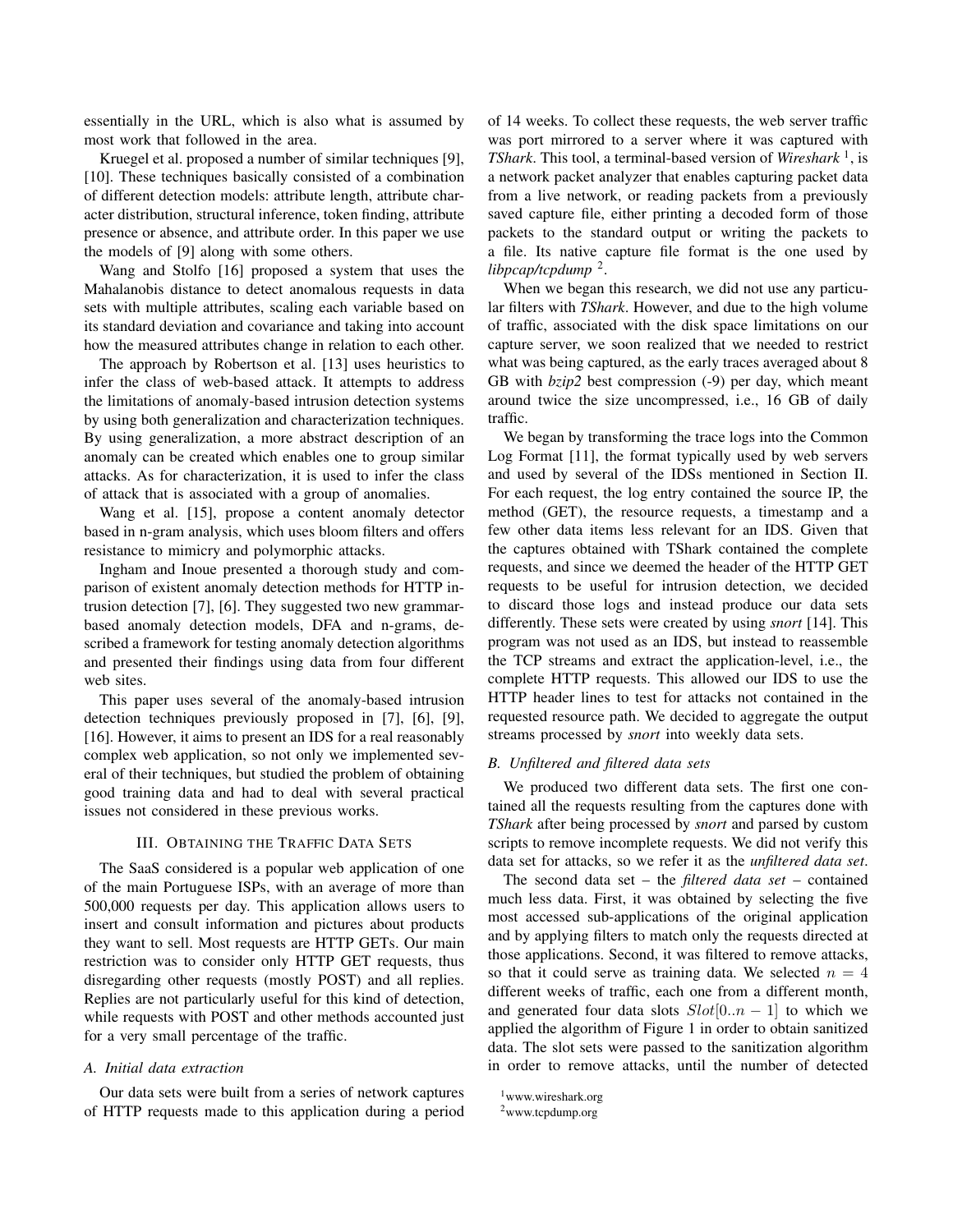```
INITIALIZATION
     ∀ i ∈ {0, ..., n − 1}, N onAttacks[i] = Attacks[i] = {}SANITIZE-DATASET(n, Slot)1 i \leftarrow 0<br>2 repeat
     repeat
  3 TRAIN using Slot[i mod n]\Attacks[i mod n]
           DETECT over Slot[(i + 1) \text{ mod } n] \ NonAttacks[(i + 1) \text{ mod } n]\frac{5}{7} for all requests r detected as anomalous do
  6 if manual analysis shows that r is an attack then<br>
\begin{array}{c} 7 \\ 7 \end{array} Attack [(i + 1) \text{ mod } n] \leftarrow rAttack[(i + 1) \mod n] \leftarrow r8 else
 9 NonAttacks[(i + 1) \mod n] \leftarrow r<br>10 i \leftarrow i + 1i \leftarrow i + 1
```
- 11 **until** #attacks detected in last  $n$  rounds were less than threshold
- 12 **return** ∪*Slot*[0..*n* − 1] $\cup$  *∆ttacks*[0..*n* − 1]

Figure 1. Algorithm used to obtain a data set without attacks

| Data set          | Unfiltered size | <b>Filtered size</b> |
|-------------------|-----------------|----------------------|
| $2010 - 07 - 12*$ | 729058          | 42659                |
| 2010-07-19        | 751170          | 38682                |
| $2010 - 07 - 26$  | 805296          | 37017                |
| 2010-08-02        | 549256          | 41598                |
| 2010-08-09        | 630795          | 40020                |
| $2010 - 08 - 16*$ | 555708          | 48533                |
| 2010-08-23        | 583201          | 47086                |
| 2010-08-30        | 538670          | 42552                |
| 2010-09-06        | 615254          | 43922                |
| 2010-09-12        | 572264          | 53634                |
| $2010 - 09 - 20*$ | 661150          | 53766                |
| 2010-09-27        | 681352          | 38851                |
| 2010-10-04        | 608760          | 43145                |
| $2010 - 10 - 11*$ | 657060          | 39607                |

Table I

THE WEB SERVER DATA SET SIZES (IN NUMBER OF REQUESTS).

anomalies dropped below a certain threshold. Defining the threshold depends on the environment and data in question, but this algorithm can also easily be adapted to perform the sanitization using a fixed number of iterations (simply by changing the *until* condition).

Table I shows the number of HTTP GET requests in each of the weekly unfiltered and filtered data sets. The four rows marked with a ∗ represent the portion of data that was used to train the anomaly detection models. The remaining rows of the filtered column, represent the traffic that was used as input for testing the IDS.

# *C. Attack data set*

In order to test the detection capabilities of each model, we produced another data set, consisting solely of HTTP attack requests, using the compilation from  $[7]^3$ . This compilation consists of 63 attacks from different sources: the BugTraq/SecurityFocus archives, the Open Source Vulnerability Database, the Packetstorm archives, and Sourcebank. It contains the following categories of attacks: buffer overflow, input validation error (other than buffer overflow), signed interpretation of unsigned value, and URL decoding error.

# IV. IDS AND NORMAL TRAFFIC MODELS

The IDS prototype does essentially two things: training and detection. During the *training phase*, it determines the characteristics of requests and creates a statistical model describing normal behavior. In the *detection phase*, requests are tested against the model in order to determine the likelihood of them being attacks. In this phase, the system tests a request and returns a *similarity* value,  $s \in [0, 1]$ , which represents the similarity of the request being tested to what is expected from the trained model. Values of  $s = 0$  indicate a request that was not observed nor derived from the training data.  $s = 1$  indicates a request seen during training.

Both the training and detection logic were implemented by us. However, the construction of the models and verification of deviations were done using *IDS::Test*, an IDS test framework developed by K. Ingham  $[8]^4$ .

# *A. Models*

The *IDS::Test* framework supports several types of models, from which we used nine: length, Mahalanobis distance,  $\chi^2$  of idealized character distribution, ordering of parameters, presence or absence of parameters, token-finder, Markov model, combination, and *N*-grams. The IDS uses any of the types of models individually or a combination of the 6 models used by Kruegel and Vigna [9]. We do not have space to present all these models, so we present only those that provided better results.

The *length* of an attribute often can be used to detect anomalous requests [9]. Since parameters are usually either fixed-size tokens or short strings obtained from user input, the length of parameter values should not vary much between requests for the same web application. However, when malicious input is passed to the web application inside parameters, the length of the values is likely to be different from that of normal requests. Length models aim at approximating the parameter lengths and detecting instances that significantly deviate from the observed normal behavior. During the training phase, the mean and the variance of attribute length strings are measured. As for the detection phase, using Chebyshev's inequality, the system calculates the probability that an attribute would have the observed length.

The *Mahalanobis distance* is a standard distance metric used to compare two statistical distributions, which provides a useful way to measure the similarity between the (unknown) new payload sample and the previously computed model. Wang and Stolfo [16] computed the distance between the byte distributions of the newly observed payload against the profile from the model computed for the corresponding length range. The higher the distance score, the more likely the payload is abnormal. We implemented this model following [16] and [6].

<sup>4</sup>Available from CPAN at http://search.cpan.org/˜ingham/IDS-Test-1.00/

<sup>3</sup>Available at http://www.i-pi.com/HTTP-attacks-JoCN-2006.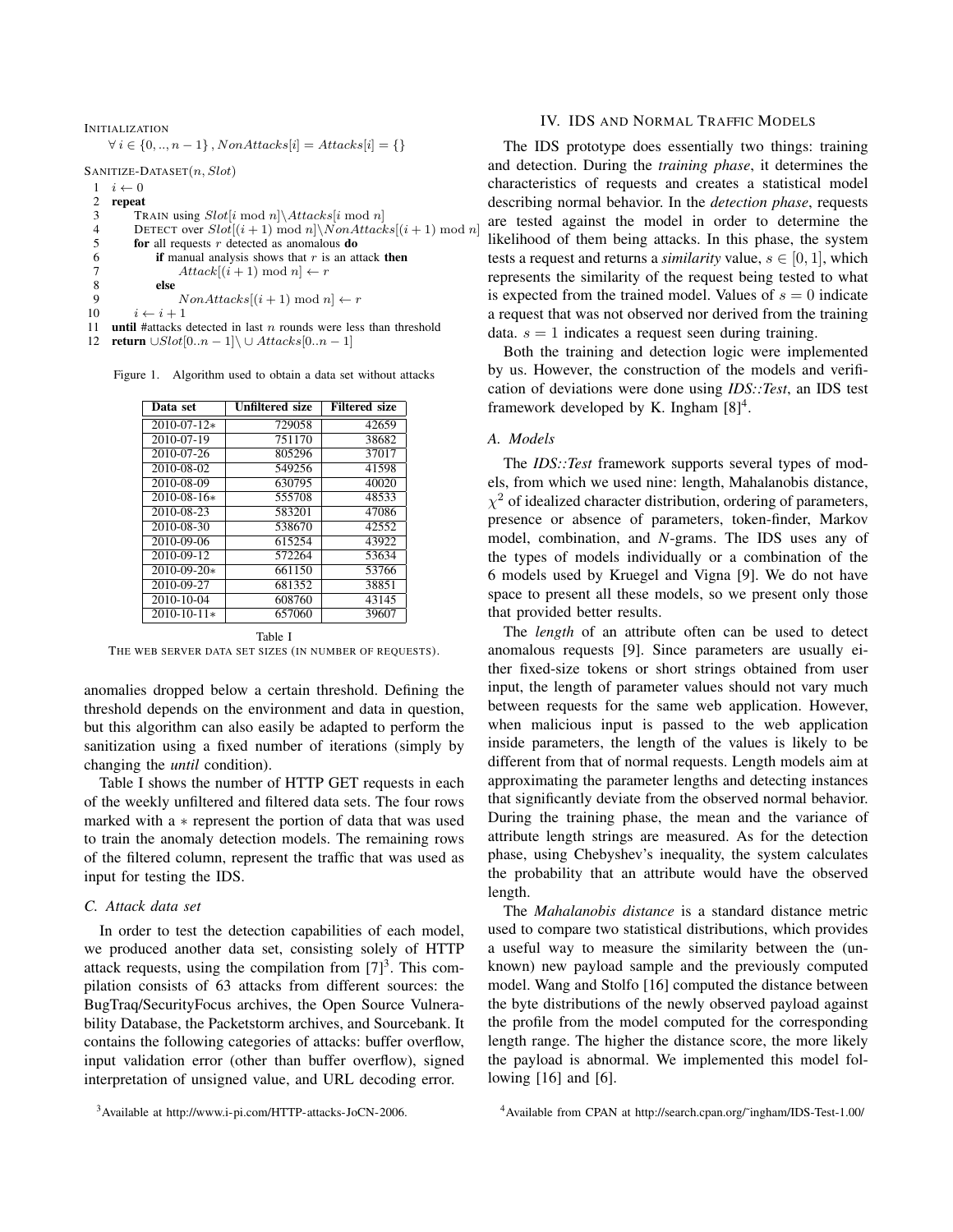An *n-gram* [3] is a substring of a string that we get by sliding a window of length  $n$  across text. For example, given the text *abcdef* and  $n = 4$ , the resulting 4-grams are: *abcd*, *bcde*, *cdef*. In order to build a *n*-gram set, it is necessary to break every string into n-grams and store every new *n*-gram into the set. The detection phase for this model simply checks if the *n*-grams in question were observed during training, that is, if they are present in the set of *n*-grams learned from the training data.

# *B. Generalization*

In the training phase, to achieve more than simply memorizing the training data, an anomaly-based IDS has to *generalize*, i.e., to model the data set in a way that is more generic that the specific behaviors in the data set itself. By generalizing, an anomaly-based IDS accepts input similar, but not necessarily identical to that of the training data set, which implies the set of instances considered normal will encompass a larger set than those in the training data. An anomaly detection system that under-generalizes generates too many false positives, while one that over-generalizes can miss attacks. Therefore, correct generalization is a necessary condition for the accuracy of an anomaly-based IDS.

Several heuristics were employed in the detection system in order to increase the generalization for specific areas in the request. After analyzing our data sets we assessed which areas of an HTTP request were plausible for applying generalization, and then decided to use several heuristics. We can not present them all for lack of space, but some examples follow. (1) Instead of learning every IP address and hostname in the Internet, the system validates whether the form of the IP address or the hostname meets the Internet standard. (2) HTTP headers contain hashes, for example, as entity tags or sessions IDs in cookies (e.g., Content-MD5 or PHPSESSID); since the purpose of a hash is to be unique, it does not make sense for an anomaly-based IDS to learn every hash, so the system just validates the form (character set and length) of the hash and returns if the hash is valid or not. (3) Dates can be a problem for an IDS trying to learn the structure of an HTTP request, as they change every day. Thus, the system simply validates whether the date in question meets the RFC 2616.

# V. EVALUATION

### *A. Space requirements*

One of the requirements for an IDS is that is causes a small overhead in the system it monitors. One metric of such overhead is the amount of memory required to store the model. Table II presents a comparison of size of the models in bytes, when trained with the filtered and the unfiltered data sets. The n-grams are the models which require more space, with the *7*-grams requiring 27MB when trained with the filtered data set, and 93MB when trained with the unfiltered data set. As for the remaining algorithms, the Markov model

| Model                | Filtered data set | Unfiltered data set |
|----------------------|-------------------|---------------------|
| 3-grams              | 4.306.864         | 13,277,971          |
| 4-grams              | 8,053,974         | 25,294,592          |
| 5-grams              | 13.344.542        | 42,723,133          |
| 6-grams              | 20,097,675        | 66,762,546          |
| 7-grams              | 28,293,212        | 96,863,131          |
| Token                | 2,164             | 2,609               |
| Combination          | 41,004            | 220,444             |
| $\chi^2$ ICD         | 3,327             | 3,350               |
| Length               | 198               | 200                 |
| Mahalanobis distance | 7,896             | 8.198               |
| Markov model         | 1,915,325         | 6,011,577           |
| Order                | 61,124            | 144,317             |

Table II

SIZE OF EACH MODEL TRAINED WITH THE FILTERED AND UNFILTERED DATA SETS (IN BYTES).

is the one that takes more space, 1.9MB with the filtered data set and 6MB with the unfiltered data set. The other models all take little space.

# *B. Quality of the IDS*

In this section, we evaluate the quality of the IDSs based on the different models by using ROC curves.

When an IDS generates an intrusion alert for a request, this is a *positive*. If the alert refers to a real intrusion attempt, then it is a *true positive*, otherwise it is a *false positive*. On the other hand, if the IDS does not generate an alert, this is called a *negative*. If the IDS is right about it, the alert is a *true negative*, otherwise it is a *false negative*. The *true positive rate* (TPR) or *detection rate* of an IDS measures the amount of malicious events correctly classified and reported as alerts. It is given by  $TPR = TP/(TP + FN)$ , where TP is the number of true positives and FN is the number of false negatives. The perfect IDS has  $TPR = 1$ . The *false positive rate* measures the amount of legitimate events that are incorrectly classified and reported as alerts and is given by  $FPR = FP/(FP + TN)$ , where FP is the number of false positives and TN is the number of true negatives.

Receiver Operating Characteristic (ROC) curves are often used to evaluate the quality of an IDS [12], [4]. The purpose of a ROC curve is to depict graphically the *accuracy* of a detector of some kind. The ROC curve for an IDS is basically a plot between the FPR and the TPR rates as the threshold value is varied, in order to show the tradeoff between them. It is obtained by tuning the IDS to tradeoff false positives against true positives, i.e., each point of the ROC curve corresponds to a fixed amount of TPR and FPR calculated under certain sensitivity parameters (threshold).

To produce the ROC plots, first we ran the IDS in detection mode using as input a set of data that contained only legitimate (normal) requests, and from there we obtained the FPR. Then another set of data, that we knew to contain only attack requests, was used as input for running the IDS in detection mode, and from there we obtained the TPR.

We do not present all the ROCs due to lack of space, only those of the models that provided the best results and one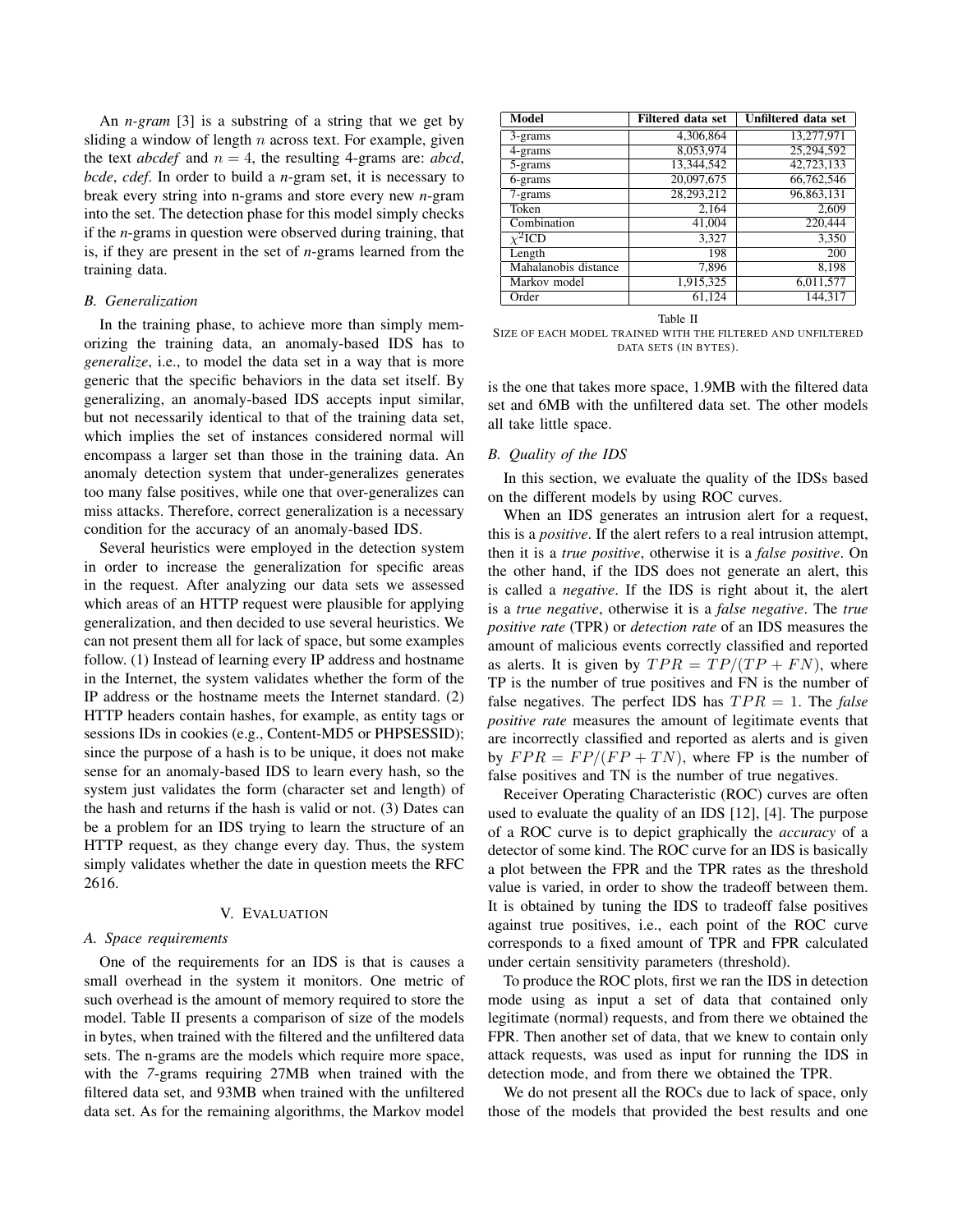

Figure 2. ROC curves illustrating the accuracy of the Length model on the filtered and unfiltered data sets.

containing all curves.

*1) Length:* The results for the Length model are presented in Figure 2. When trained with the filtered data set, the detection accuracy for the Length model was considerably worse than when trained with the unfiltered data set, but in either case, it was always below 80%. Regardless, we have observed that using the Length model alone, particularly with a full HTTP request containing headers has some limitations as there are many headers that can influence the final lengths of the request. We were able to improve the accuracy of the Length model with the generalization heuristics mentioned in Section IV-B.

*2) Mahalanobis Distance:* Figure 3 shows the results of testing the Mahalanobis distance model. As expected, when trained with the filtered data set, this model provided more accurate results than when trained with the unfiltered data set, which was exactly what we aimed for when performing the filtering techniques described earlier. Nevertheless, the best this model could perform was around a 90% true positive rate while maintaining a false positive rate under 10%, which in our opinion is still not sufficient for a production environment.

*3)* N*-grams:* Figures 4 and 5 show the results of testing the *n*-grams model for  $n = 3$ , 7. Note the range of the x-axis, i.e., the scale of the FPR, has been changed from 10% to 1%, in order to better visualize the plots. This makes little difference in terms of comparison with the remaining models as all *n*-gram variations achieve a true positive rate of 100% before the false positive rate reaches 1%.

Against our expectations, for all the *n*-grams variations, the detection was more accurate when the unfiltered data set was used for training, rather than when the filtered data set was used, despite the differences being almost insignificant to even mention. The *3*-grams model was also the most accurate model when it came to testing, but in general, for any of the five different *n*-grams models that were used, the



Figure 3. ROC curves illustrating the accuracy of the Mahalanobis distance model on the filtered and unfiltered data sets.



Figure 4. ROC curves illustrating the accuracy of *3*-grams on the filtered and unfiltered data sets.

detection rate was always very high and the false positive rate almost nonexistent. However, it was surprising that the smaller the *n*, the better this model performed. The reason for this lies in the fact that most malicious parameters involve rarely seen characters rather than a different combination of usually seen characters, which can also explain why it drastically outperforms the Length model.

In our experiments, *n*-gram modeling of web requests shown to be a very promising and accurate model to detect attacks, with a very high detection rate and very low false positive rate. Clearly, this was the most appropriate model for detecting attacks with the real-world data we used to build our models and train our system.

*4) Model comparison:* Ordering models by accuracy depends on the acceptable false positive rate, but in generally the ROC curves of the models are well-separated throughout the graph. In order to depict the difference in terms of accuracy between the models, Figure 6 presents a comparison between the 3-grams, 7-grams, Mahalanobis distance, Length,